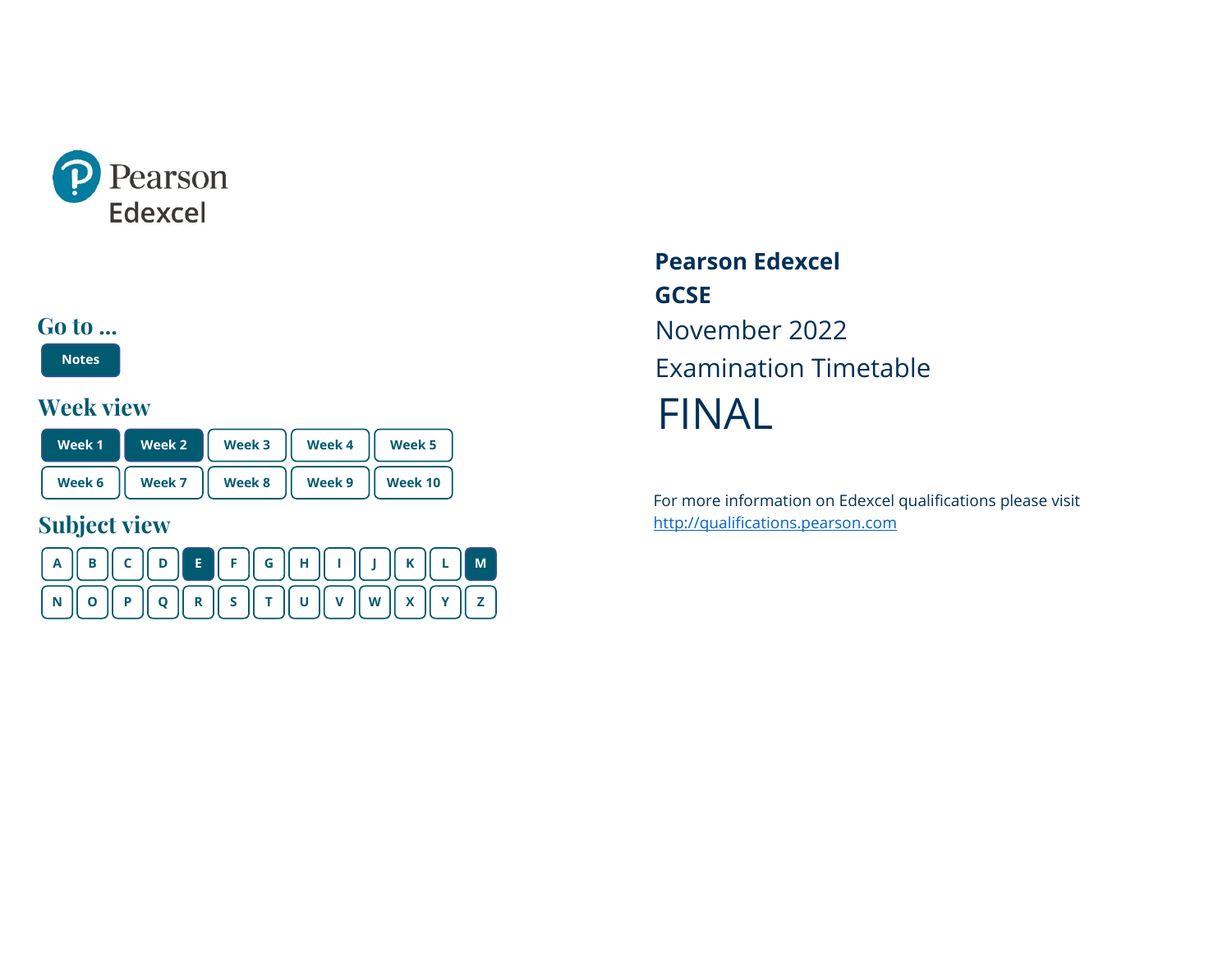<span id="page-1-0"></span>

November 2022 Examination Timetable - FINAL

## **Conduct of Examinations**

- Each examination must be taken on the day and at the time shown on the timetable.
- The published starting time of all examinations for UK centres is either 9:00am or 1:30pm. Candidates with more than one examination in a session should take these consecutively. A supervised break may be given between consecutive examinations.
- UK centres may start an examination earlier than, or later than, the published starting time for the session without prior approval from Pearson. However, in order to maintain the security of the examination all candidates must start examinations scheduled for a morning session no earlier than 8:30am and by 09:30am and for an afternoon session no earlier than 1:00pm and by 2:00pm, except where arrangements have been made for dealing with timetable clashes. No other departure from the timetable is permitted without the prior written approval of Pearson. Examination centres should refer to the JCQ publication 'Instructions for Conducting Examinations' in the first instance.
- UK base candidates who take an examination earlier than the published starting time shown on the timetable must remain under centre supervision until one hour after the published starting time for that examination.
- UK based candidates who take an examination later than the published starting time shown on the timetable must remain under centre supervision from 30 minutes after the published starting time for the paper concerned until the time when those candidates begin their i i

## **Key Dates**

• Key dates including dates for the release of results and for any prereleased materials can be found in the key dates section of the Information Manual available at [http://qualifications.pearson.com/en/support/support-topics/centre-](http://qualifications.pearson.com/en/support/support-topics/centre-administration/information-manual.html)

administration/information-manual.html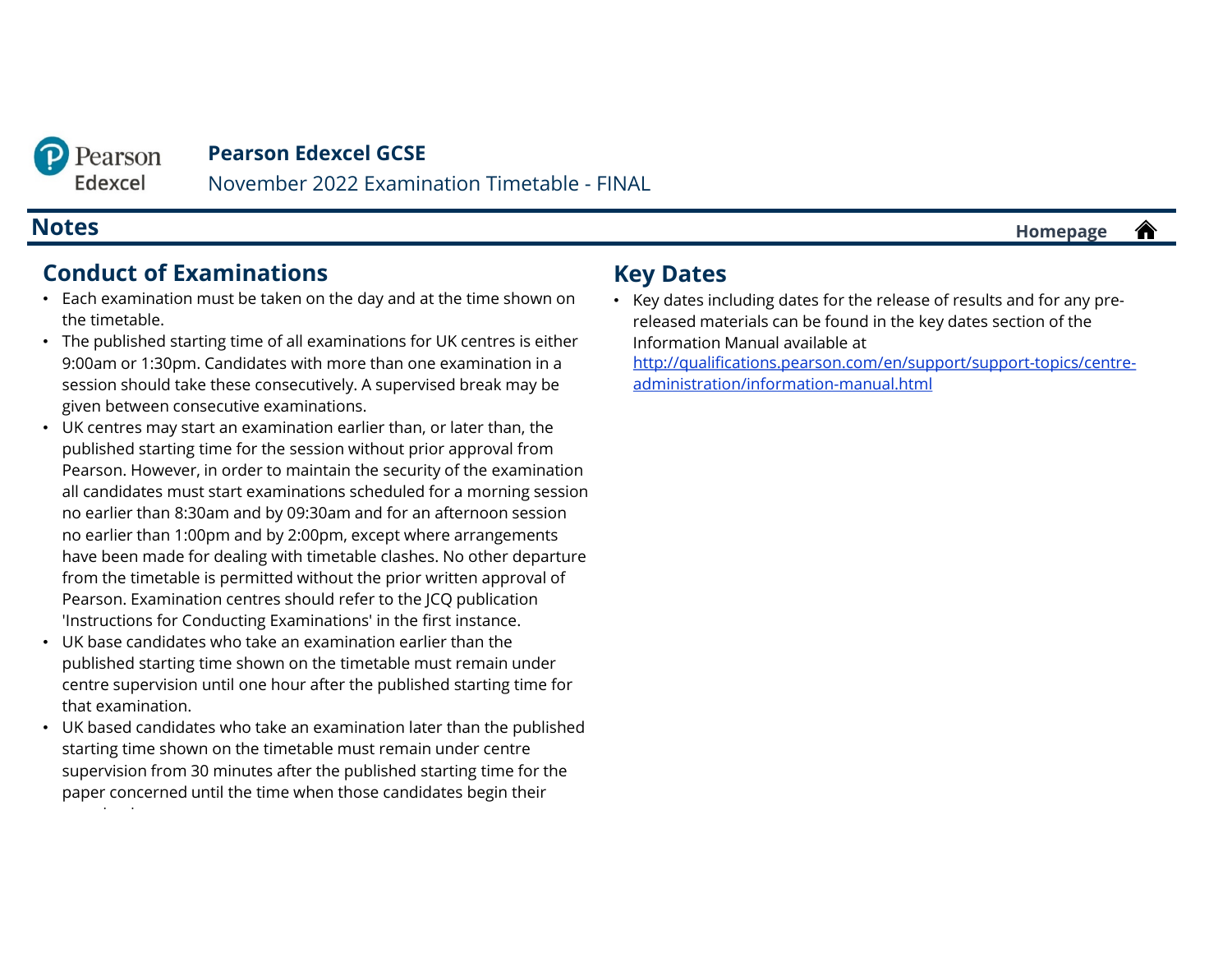

November 2022 Examination Timetable - FINAL

examination.

- When a change is made to the published starting time for an examination it is the responsibility of the centre to inform all candidates affected by the alteration.
- International centres must refer to the relevant document setting out examination starting times for their timezone, available at

https://qualifications.pearson.com/en/support/support[topics/exams/exam-timetables/international-start-times.html](https://qualifications.pearson.com/en/support/support-topics/exams/exam-timetables/international-start-times.html)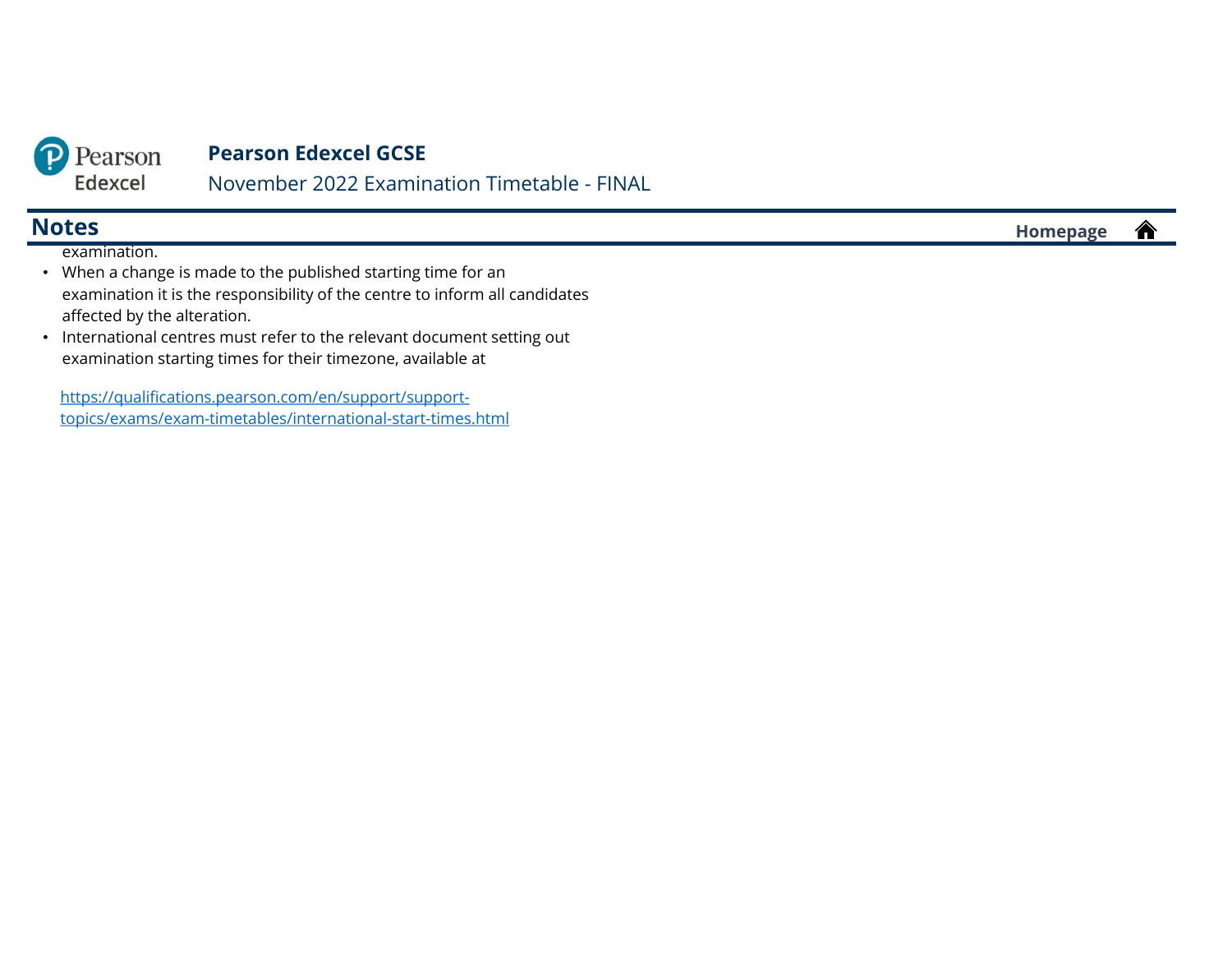November 2022 Examination Timetable - FINAL

# **Week 1**

<span id="page-3-0"></span>P Pearson Edexcel

| <b>Date</b>           | <b>Examination</b><br>code | Subject                     | <b>Title</b>                                   | <b>Time</b>    | <b>Duration</b> |
|-----------------------|----------------------------|-----------------------------|------------------------------------------------|----------------|-----------------|
| Monday 31 October     | 1EN0 01                    | English Language            | Paper 1: Fiction and Imaginative Writing       | <b>Morning</b> | $1h$ 45 $m$     |
|                       | 1EN2 01                    | English Language 2.0        | Paper 1: Non-Fiction Texts                     |                | 1h 55m          |
| Tuesday 01 November   | 1MA1 1F                    | Mathematics                 | Paper 1 (Non-Calculator) Foundation Tier       |                | 1h 30m          |
|                       | 1MA1 1H                    | Mathematics                 | Paper 1 (Non-Calculator) Higher Tier           |                | 1h 30m          |
| Wednesday 02 November | 1EN0 02                    | English Language            | Paper 2: Non-Fiction and Transactional Writing |                | 2h 05m          |
|                       | 1EN2 02                    | <b>English Language 2.0</b> | Paper 2: Contemporary Texts                    |                | 1h 55m          |
| Thursday 03 November  | 1MA1 2F                    | Mathematics                 | Paper 2 (Calculator) Foundation Tier           |                | 1h 30m          |
|                       | 1MA1 2H                    | Mathematics                 | Paper 2 (Calculator) Higher Tier               |                | 1h 30m          |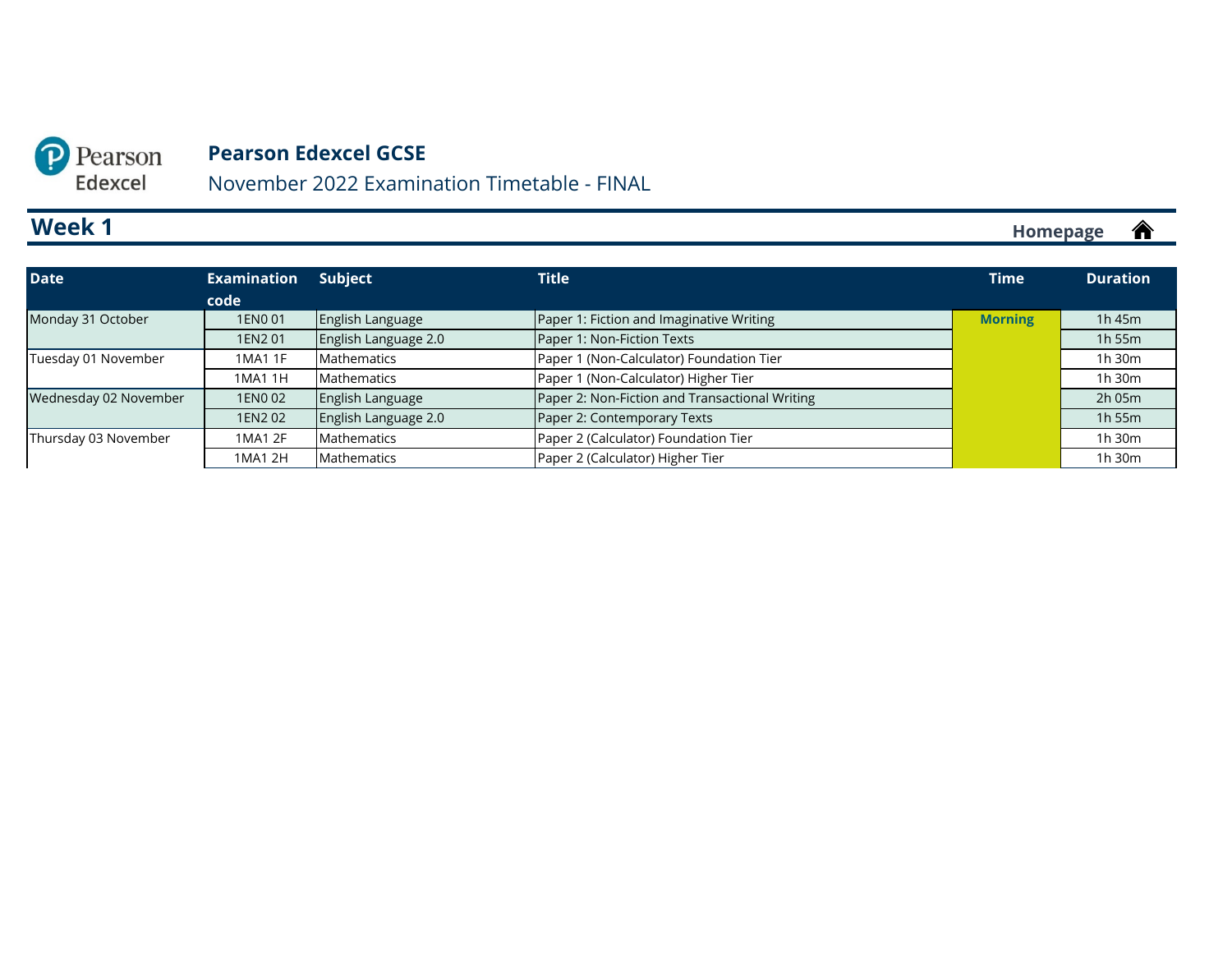November 2022 Examination Timetable - FINAL

# **Week 2**

<span id="page-4-0"></span>P Pearson Edexcel

| <b>Date</b>        | Examination<br>code | <b>Subject</b>     | <b>Title</b>                         | <b>Time</b>    | <b>Duration</b> |
|--------------------|---------------------|--------------------|--------------------------------------|----------------|-----------------|
| Monday 07 November | 1MA1 3F             | <b>Mathematics</b> | Paper 3 (Calculator) Foundation Tier | <b>Morning</b> | $1h$ 30 $m$     |
|                    | 1MA1 3H             | <b>Mathematics</b> | Paper 3 (Calculator) Higher Tier     |                | 1h 30m          |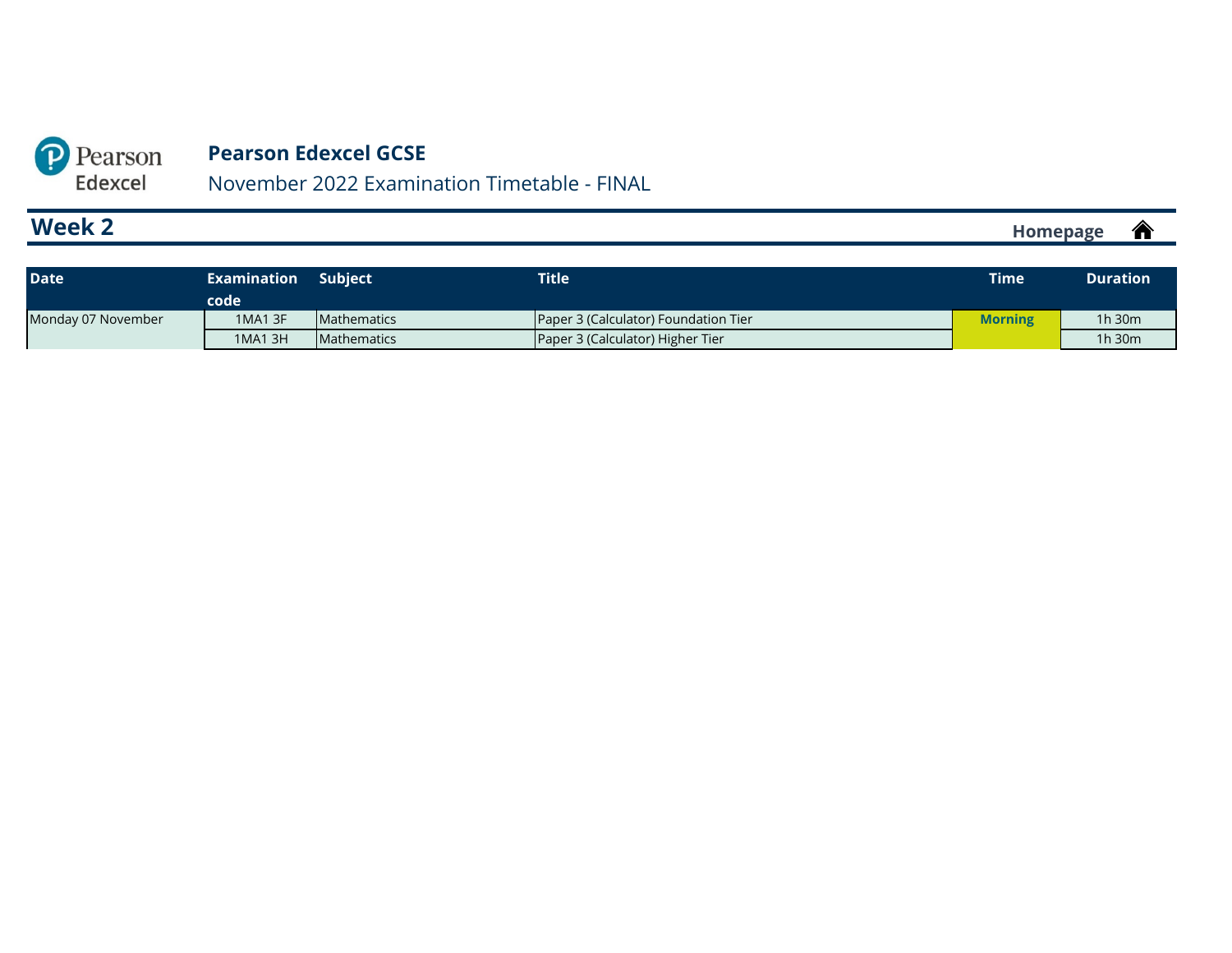Edexcel November 2022 Examination Timetable - FINAL

# **Subject Index: E**

<span id="page-5-0"></span>P Pearson

| <b>Subject</b>              | Examination | <b>Title</b>                                   | <b>Date</b>           | <b>Time</b> | <b>Duration</b> |
|-----------------------------|-------------|------------------------------------------------|-----------------------|-------------|-----------------|
|                             | code        |                                                |                       |             |                 |
| <b>English Language</b>     | 1EN0 01     | Paper 1: Fiction and Imaginative Writing       | Monday 31 October     | Morning     | 1 $h$ 45 $m$    |
|                             | 1EN0 02     | Paper 2: Non-Fiction and Transactional Writing | Wednesday 02 November | Morning     | 2h 05m          |
| <b>English Language 2.0</b> | 1EN2 01     | Paper 1: Non-Fiction Texts                     | Monday 31 October     | Morning     | 1h 55m          |
|                             | 1EN202      | Paper 2: Contemporary Texts                    | Wednesday 02 November | Morning     | 1h 55m          |